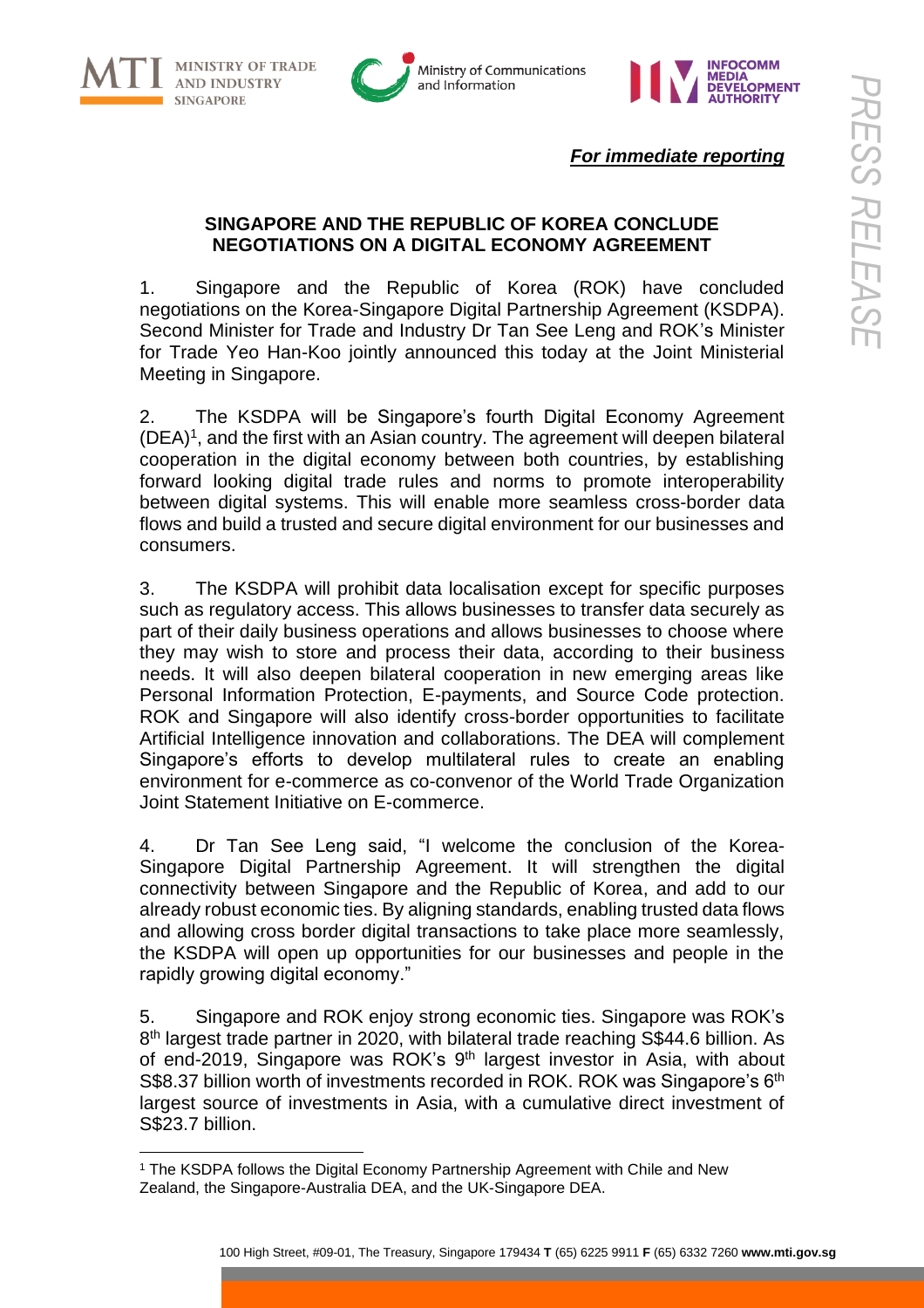







6. upon. These agreements are an inter-agency effort led by the Ministry of Trade The KSDPA is part of a series of DEAs that Singapore has embarked and Industry, Ministry of Communications and Information, and the Infocomm Media Development Authority, to advance collaboration in the digital economy and enhance digital connectivity.

**Annex A: Key Features of the Korea-Singapore Digital Partnership Agreement**

**Annex B: Korea-Singapore Digital Partnership Agreement Infographic**

**Annex C: Quotes from companies on the Korea-Singapore Digital Partnership Agreement**

**Jointly issued by the Ministry of Trade and Industry, Ministry of Communications and Information, and Infocomm Media Development Authority**

**15 December 2021**

### **For media queries, please contact:**

Dhivya Rani Senior Assistance Director Communications and Engagement Division, Ministry of Trade and Industry Tel: 9061 6294 Email: [dhivya\\_rani\\_selvakumar@mti.gov.sg](mailto:dhivya_rani_selvakumar@mti.gov.sg)

Eleen Lim Manager Communications and Engagement Division, Ministry of Communications and Information Tel: 6989 5811 Email: Eleen\_LIM@MCI.gov.sg

Tan Yan Fang Manager Communications and Marketing, Infocomm Media Development Authority Tel: 6751 2703 Email: [TAN\\_Yan\\_Fang@imda.gov.sg](mailto:TAN_Yan_Fang@imda.gov.sg)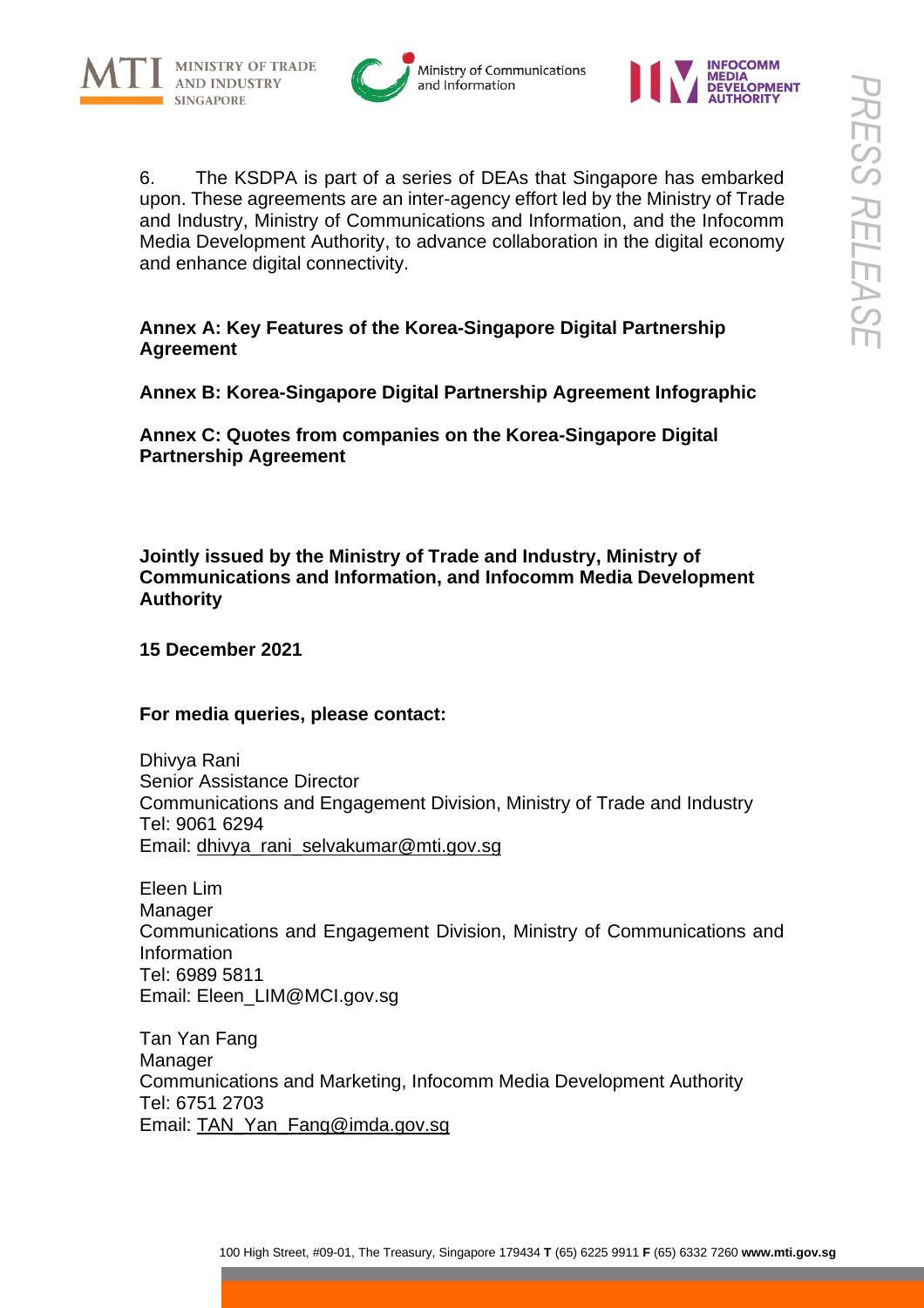





## **Annex A: Key Features of the Korea-Singapore Digital Partnership Agreement**

# **A. Highlights of Modules**

# **i.** *Facilitate end-to-end digital trade*

### *Electronic payments (E-payments)*

1. To support the development of safe and secure cross border E-payments, Singapore and ROK will promote transparent and facilitative rules (e.g. encouraging open Application Programming Interfaces (APIs)), adopt internationally accepted standards and promote interoperability between E-payment systems.

### *Paperless Trading*

2. To support the digitalisation and seamless exchange of key commercial documents, Singapore and ROK will accept electronic versions of trade administration documents. Both parties will also seek to collaborate on initiatives which facilitate the use and adoption of the data exchange systems for the exchange of electronic trade documents.

## *ii. Enable trusted data flows*

# *Cross-border Data Flows (including for Financial Services)*

3. Data flow is the bedrock of the digital economy. With business transactions increasingly conducted over digital platforms, and the emergence of new business models like Software-as-a-Service (SaaS), there is an unprecedented rise in volume of data moving across borders. Through the KSDPA, businesses operating in Singapore and ROK will be allowed to transfer information, including those which are generated or held by financial institutions, seamlessly across borders so as long the requisite regulations are met, with adequate personal protection safeguards in place.

# *Prohibiting Data Localisation*

4. Data localisation requirements are an unnecessary barrier to trade and may drive up the cost of storing data for all businesses. Singapore and ROK will put in place disciplines against requirements for data localisation and allow businesses to choose where their data is stored, processed, and their cloud technology of choice.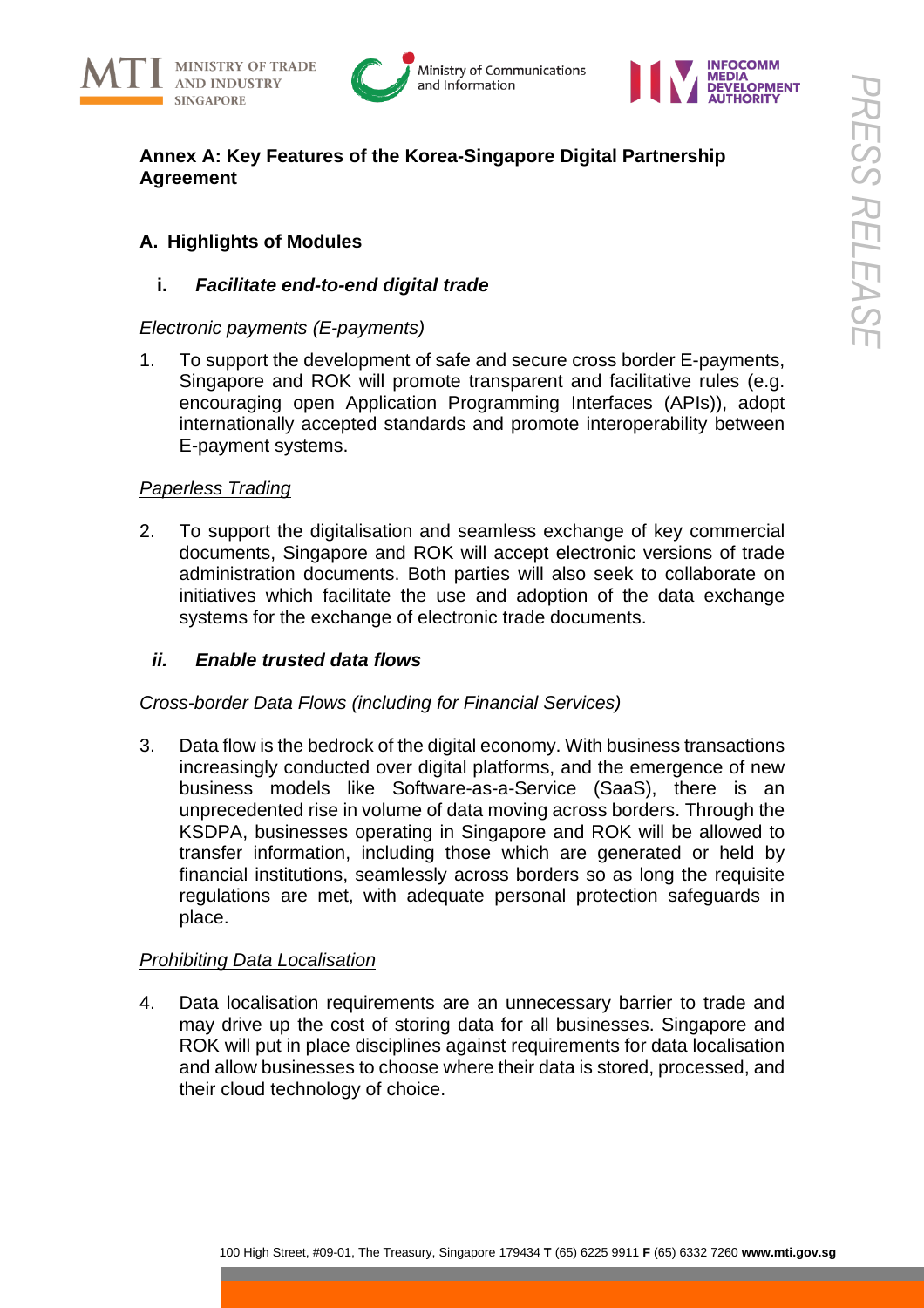





### *Open Government Data*

5. To encourage innovation in this new data driven age, both countries shall endeavour to ensure that government data that has been made publicly available will be in a machine readable and open format, with easy to use and freely available APIs.

### *iii. Facilitate trust in digital systems and participation in the Digital Economy*

# *Artificial Intelligence (AI)*

6. To facilitate cross-border opportunities for business innovation; and promote the adoption of AI governance and ethics frameworks that support the trusted, safe and responsible use of AI-based technologies.

### *Cryptography*

7. To ensure that companies using cryptography can trust the market within which they operate, encourage innovation, and ensure that private keys and related technologies used are protected, neither country will require the transfer of, or access to, the above as a condition of market access.

### *Source Code Protection*

8. To ensure software developers can trust the market within which they operate, encourage innovation and ensure that source code used by companies are protected, neither country will require the transfer of, or access to, source code as a condition of market access. This includes algorithm expressed in the source code.

# *Online Consumer Protection*

9. To enhance consumer welfare, both countries will adopt or maintain laws and regulations that guard against fraudulent, misleading or deceptive conduct that causes harm to consumers engaged in online commercial activities.

### *Small and Medium Enterprises Cooperation*

10. SMEs play a special role in enhancing competitiveness and maintaining dynamism in the economy. Singapore and ROK seek to cooperate to promote jobs and growth for SMEs, as well as encourage their participation in platforms that help link them with international suppliers, buyers, and other potential business partners.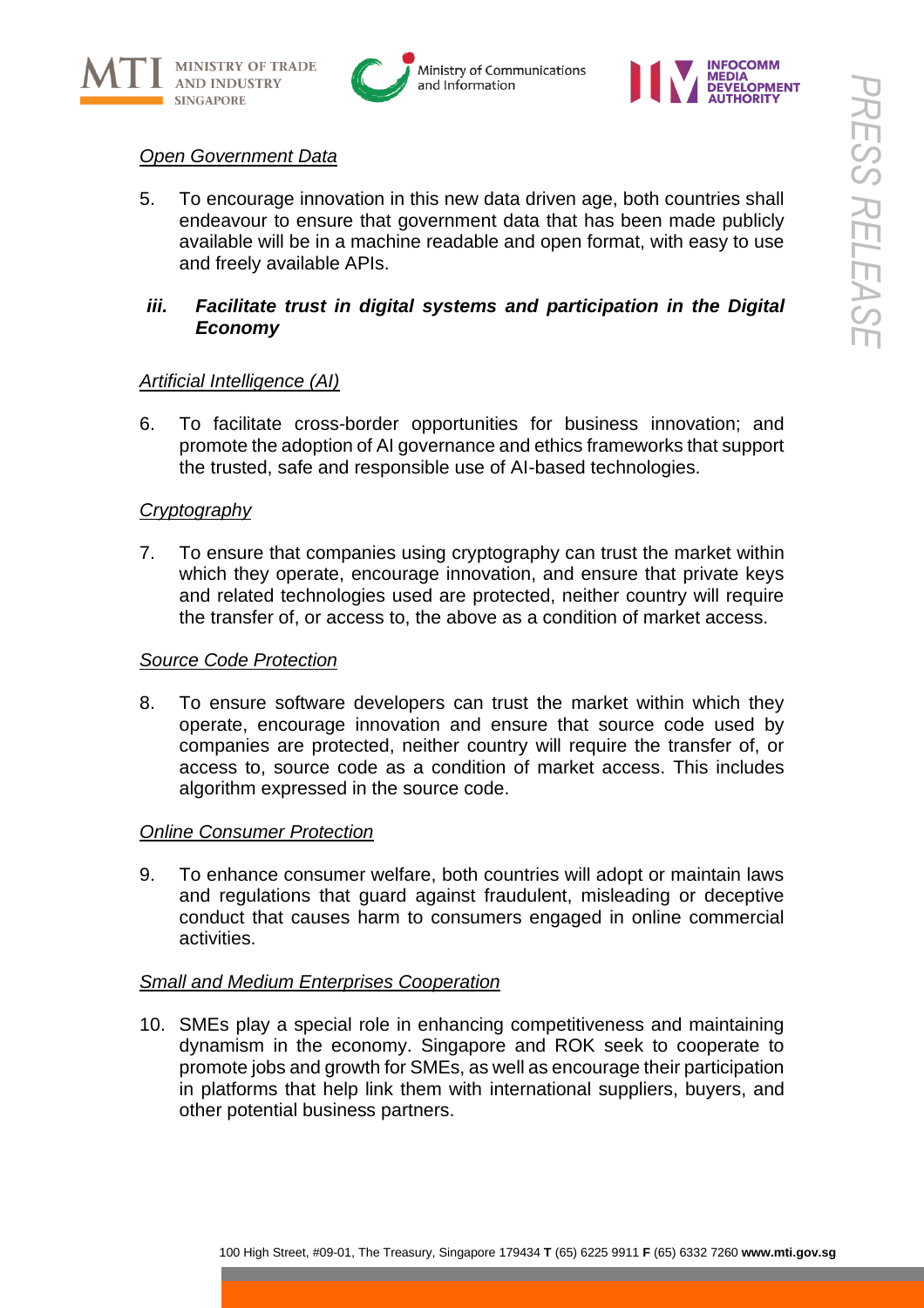





### *Digital Identities*

11. In the digital world, secure and trusted digital identities enable greater and easier access to services for both individuals and companies. Singapore and the ROK seek to cooperate to promote interoperability between the respective digital identity regimes, which can bring benefits such as more reliable identity verification and faster processing of applications. This would in turn reduce barriers in cross-border trade and enable businesses and individuals to navigate the international digital economy with greater ease, confidence, and security.

a sa mga bayang sa pag-ang pag-ang pag-ang pag-ang pag-ang pag-ang pag-ang pag-ang pag-ang pag-ang pag-ang pag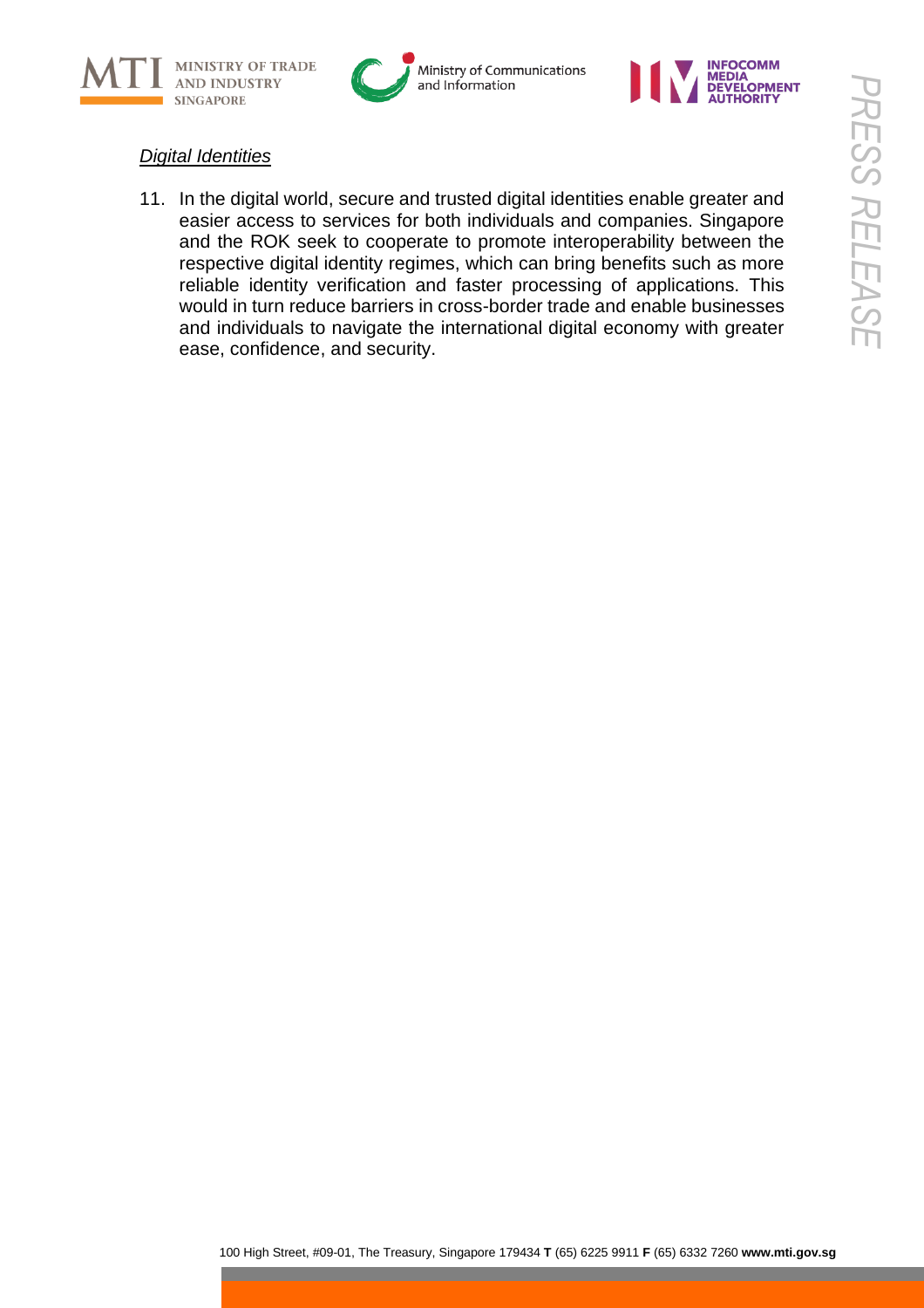# **KOREA-SINGAPORE** DIGITAL PARTNERSHIP AGREEMENT (KSDPA)

**KSDPA was substantially concluded.** 

 $\overline{\times}$ 

# **Highlights of Modules**

**AND INDUSTRY** 

**SINGAPORE** 

### **E-payments**

 $2021$  $\frac{15}{\text{DEC}}$ 

Adopt transparent and facilitative rules to promote secure cross-border E-payments.

### **Paperless Trading**

Accept electronic versions of trade administration documents for efficient cargo clearance and facilitate cross-border supply chain digitalisation.

### **Cross-border Data Flows**

Enable the trusted flow of data across borders to support digitally-enabled activities, including for Financial Services.

### **Prohibiting Data Localisation**

Establish rules against data localisation requirements so that businesses in Singapore and the Republic of Korea can choose where their data is stored, processed, and their cloud technology of choice.

### **Artificial Intelligence**

Identify cross-border opportunities to facilitate business innovation and collaborations on AI ethics and governance.

### **Digital Identities**

Promote interoperability of digital identity regimes, enabling businesses and consumers to navigate the digital economy with greater ease and security.









### **Source Code Protection**

Remove access and transfer of source codes, including algorithms expressed within, as a condition of market access.

### **Online Consumer Protection**

Guard against fraudulent or misleading conduct online through regulations.

### **SME Cooperation**

MTI MINISTRY OF TRADI

their connection with suppliers, buyers and business partners.

100 High Street, #09-01, The Treasury, Singapore 179434 **T** (65) 6225 9911 **F** (65) 6332 7260 **www.mti.gov.sg**



For the latest updates on Singapore's economy and the steps we are taking to progressively<br>reopen, subscribe to our Telegram channel: https://t.me/MTISingapore

Promote jobs for SMEs and facilitate



**INFOCOMM<br>MEDIA<br>DEVELOPMENT** 

**AUTHORITY** 











**LOPMENT**<br>IORITY

Information is accurate as of December 2021



















# Remove access and transfer of



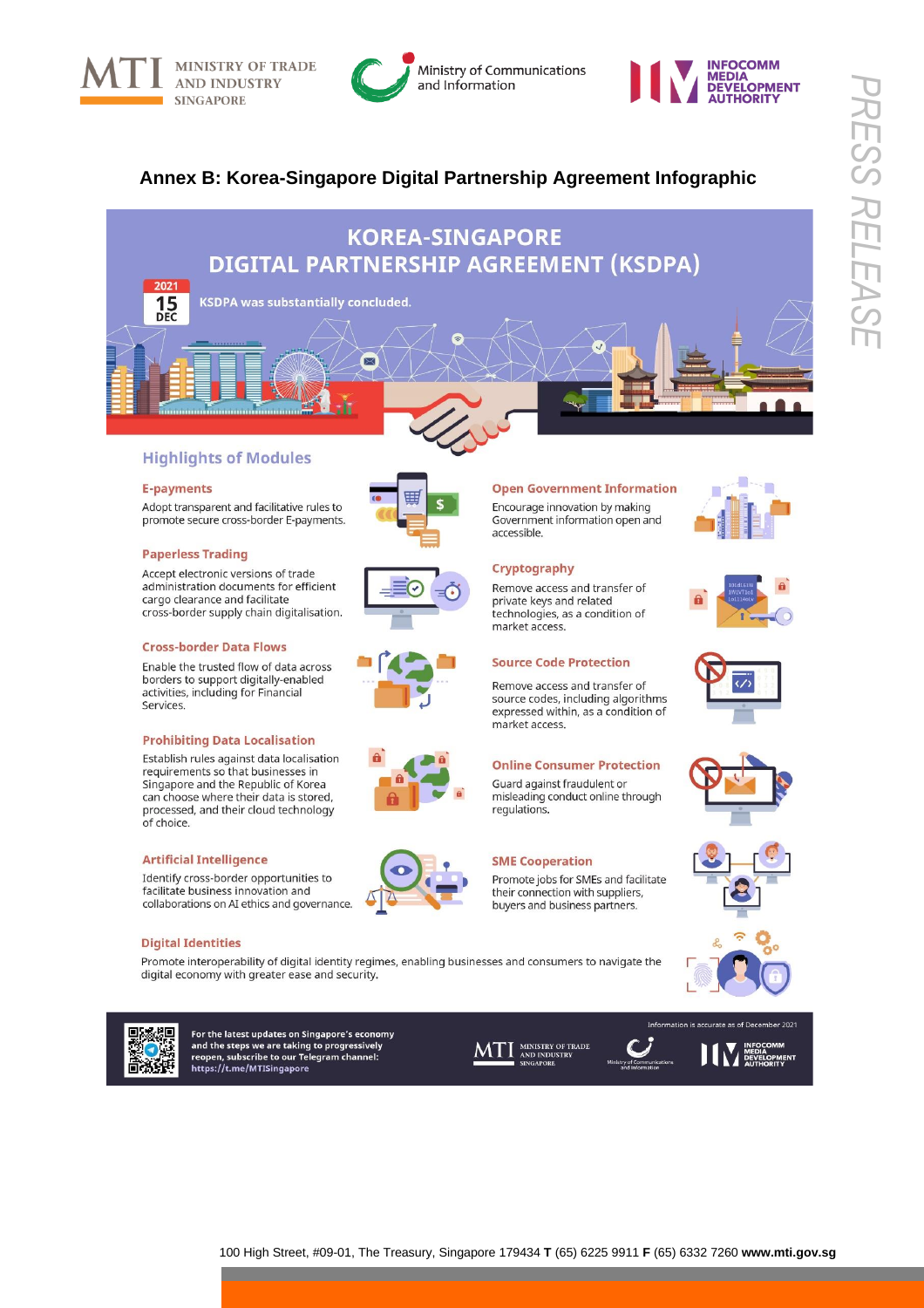



# **Annex C: Quotes from companies on the Korea-Singapore Digital Partnership Agreement**

| <b>Sector</b> | Company     | <b>Quote &amp; Spokesperson</b>                                                                                           |
|---------------|-------------|---------------------------------------------------------------------------------------------------------------------------|
| Technology,   | AT&T/       | "AT&T/WarnerMedia is a diversified global leader in                                                                       |
| Media, and    | WarnerMedia | telecommunications, media and entertainment, and                                                                          |
| Telcom        |             | technology. Worldwide, we serve over three million                                                                        |
|               |             | enterprise customers across a wide variety of sectors – from                                                              |
|               |             | small businesses to nearly all the Fortune 1000. We help<br>communities, enterprises and storytellers from all around the |
|               |             | world connect in meaningful ways every day.                                                                               |
|               |             |                                                                                                                           |
|               |             | We welcome the Korea-Singapore Digital Partnership                                                                        |
|               |             | Agreement. The Agreement will promote interoperable and                                                                   |
|               |             | scalable rules purpose-fit for today's digital economy. By                                                                |
|               |             | facilitating the flow of digital information, preventing data                                                             |
|               |             | localisation requirements, protecting IP, and addressing                                                                  |
|               |             | emerging digital issues, the Agreement provides a strong<br>foundation for investment and innovation across all sectors   |
|               |             | of the economy.                                                                                                           |
|               |             |                                                                                                                           |
|               |             | We look forward to working with the Singapore and Korea                                                                   |
|               |             | governments to unlock the full potential of the digital                                                                   |
|               |             | economy for communities and economies in Asia-Pacific                                                                     |
|               |             | and beyond."                                                                                                              |
|               |             | Jared Dougherty, Head of External & Regulatory Affairs,                                                                   |
|               |             | Asia-Pacific, AT&T/WarnerMedia                                                                                            |
| Technology    | <b>BSA</b>  | "We are encouraged to see that South Korea and Singapore                                                                  |
|               |             | are seeking to achieve greater alignment on matters of                                                                    |
|               |             | digital governance and trade through the Korea-Singapore<br>Digital Partnership Agreement.                                |
|               |             |                                                                                                                           |
|               |             | We look forward to reviewing the text of the agreement,                                                                   |
|               |             | including with respect to commitments regarding responsible                                                               |
|               |             | and secure cross-border data transfers. Many companies                                                                    |
|               |             | from around the world face a range of cross-border data                                                                   |
|               |             | restrictions in South Korea, and we hope that this agreement<br>will point in a new policy direction."                    |
|               |             |                                                                                                                           |
|               |             | Jared Ragland, Senior Director, Policy - APAC, BSA                                                                        |
| Technology    | Microsoft   | "Singapore and Korea have demonstrated strong leadership                                                                  |
|               |             | in digital trade policy through their Digital Partnership                                                                 |
|               |             | Agreement. The deal is an exciting development, and offers                                                                |
|               |             | a springboard for meaningful cross-border cooperation by                                                                  |
|               |             | addressing barriers and issues integral to digital economic<br>growth. Microsoft looks forward to collaborating with both |
|               |             | governments in advancing this strategic partnership."                                                                     |

and the control of the control of the control of the control of the control of the control of the control of th